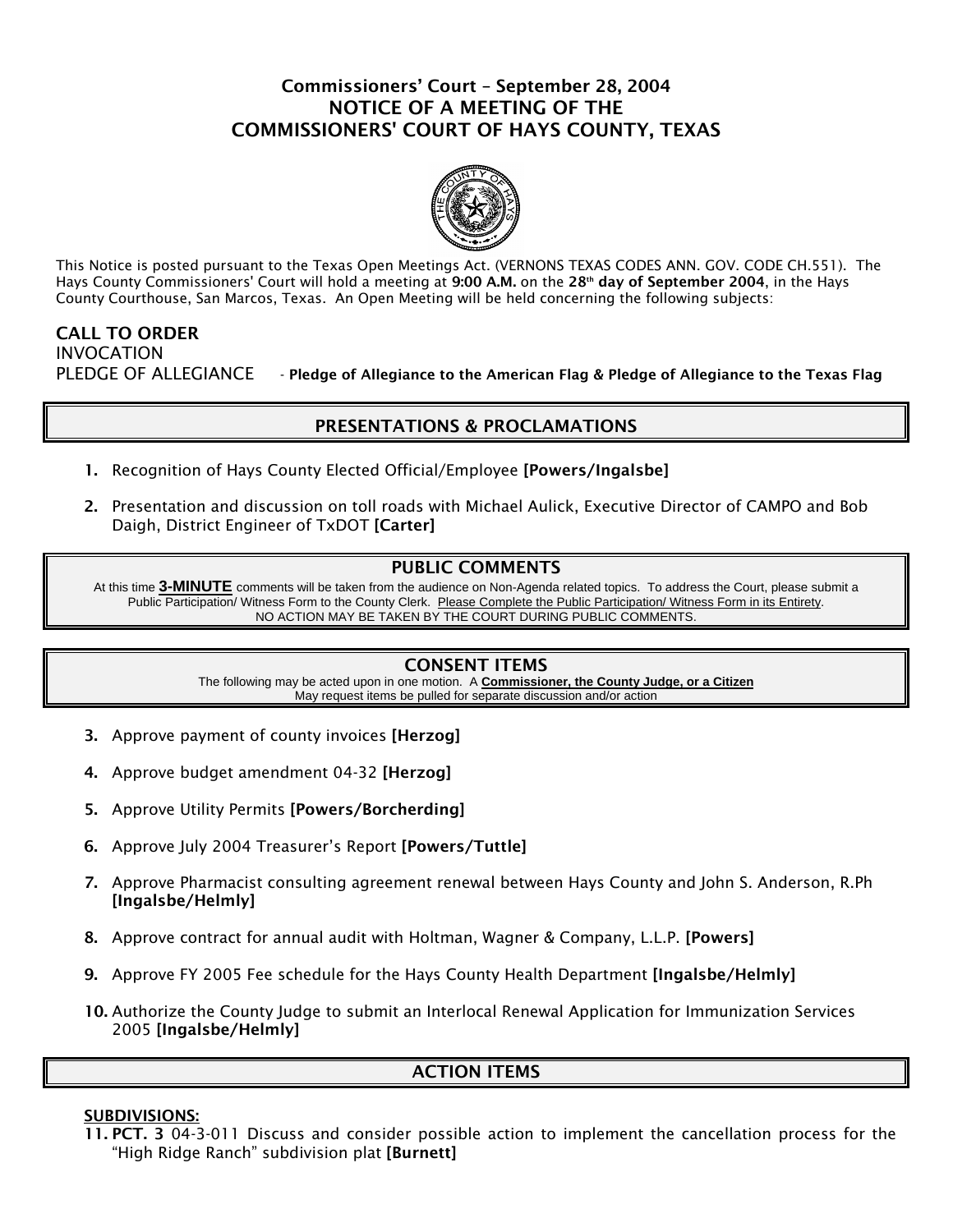12. PCT. 4 04-4-040 Heatherwood – Consider accepting a Letter-of-Credit in lieu of the already posted Cash Bond for the Construction of road and drainage improvements [Molenaar/Walther]

### ROADS:

- 13. PCT. 1 Call for a public hearing on October 12, 2004 to establish traffic regulations (speed limit) in the River Hills Subdivision [Ingalsbe/Borcherding]
- 14. PCT. 3 Call for a public hearing on October 21, 2004 to consider the creation of the Woodcreek North Road District, a county road district pursuant to Chapter 257 of the Transportation Code [Burnett]
- 15. PCT. 4 02-4-037 Caliche Hill, Sec 1, Lot 1 & Caliche Hill, Sec 2, Lot 1 RESUBDIVISION– Call for a Public Hearing for the establishment of comprehensive Traffic Regulations on "American Way" on October 12, 2004 [Molenaar/Borcherding]

### MISC. ITEMS:

- 16. Discussion and possible action to declare an emergency and amend the Fiscal Year 2005 budget to provide special prosecutor line items for each Hays County Justice of the Peace Court [Powers]
- 17. Discussion and possible action to accept the Blanco River Cleanup Project from the USDA Natural Resource Conservation Service and authorize Judge Jim Powers to execute amended contract with NRCS [Ingalsbe/Salmon]
- 18. Discussion and possible action to award engineering contract, on Blanco River Cleanup Project, to Hejl & Lee and Associates and to execute contract for \$31,950 Ingalsbe/Salmon]
- 19. Discussion and possible action to award  $2^{nd}$  contract to Cliff Caskey to supervise day-to-day operations of phase II of the Blanco river Cleanup Project for \$13,500 [Ingalsbe/Salmon]
- 20. Discussion and possible action to approve Resolution authorizing the County Judge to accept grant from the Texas Secretary of State pursuant to Title I, Section 101 and Title II, Section 251 of Help America Vote Act (HAVA) and to execute contract for \$209,881.21 [Powers/Salmon]
- 21. Discussion and possible action to approve Resolution authorizing the County Judge to submit a grant application to CAPCO for up to \$21,000 to purchase equipment for the Citizens Collection Station & Transfer Station [Molenaar/Salmon/Pinnix]
- 22. Discussion and possible action to authorize the County Judge to enter into an interlocal agreement with the City of San Marcos and San Marcos CISD relating to Road Improvements to Old Bastrop Hwy (CR 266) from Hwy 123 South to the intersection of McCarty Lane [Ingalsbe/Borcherding]
- 23. Discussion and possible action to approve the renewal of the agreement between Charles Nagel and Hays County regarding the management of the Hays County Civic Center [Molenaar]
- 24. Discussion and possible action to accept a donation of labor cost from Bill's Heating & Air Conditioning to install the 3 ton AC unit at the Hays County Civic Center [Molenaar/Nagel]
- 25. Discussion and possible action to enact a Resolution of the Hays County Commissioners' Court regarding the resale of delinquent tax properties as authorized by Section 34.05(1), Texas Property Code [Powers/Caraway]
- 26. Discussion and possible action to authorize the County Judge to enter into an interlocal cooperation agreement with the Rock Creek Water Control and Improvement District No. 1 for the assessment and collection of taxes [Powers/Caraway]